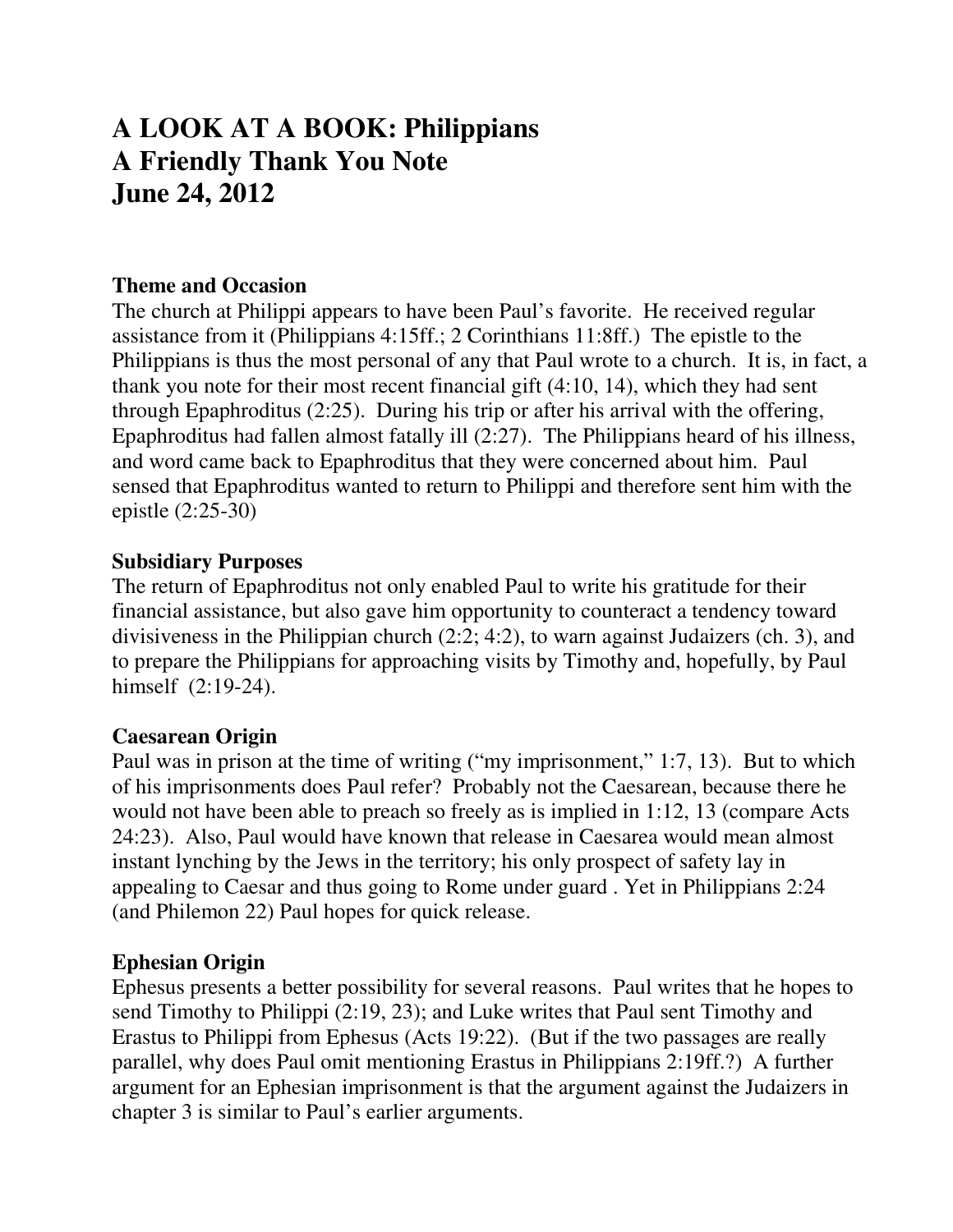According to Acts, Luke accompanied Paul to Rome, but was not with him in Ephesus. That Paul does not mention Luke in Philippians as he does in Colossians 4:14 and Philemon 24 therefore suggests he wrote Philippians from an Ephesian imprisonment. (But if Philippians was written toward the end of the Roman imprisonment, Luke might have left Paul by then, so that this argument from silence is not decisive.)

Generally considered the strongest argument in favor of an Ephesian imprisonment over against the Roman is that Philippians presupposes too many journeys between Rome and Philippi (about a month's journey apart), whereas the short distance between Ephesus and Philippi makes the numerous journeys within a short period of time more conceivable. The journeys presupposed in Philippians are:

- (1) the message carried from Rome to Philippi that Paul had been imprisoned there;
- (2) the bringing of the gift by Epaphroditus;
- (3) the delivery back to Philippi of the report that Epaphroditus had fallen ill; and
- (4) the return of the word that the Philippians were concerned about Epaphroditus.

In reality, however, this argument for Ephesus against Rome is not substantial. Time for the journeys between Rome and Philippi would require only four to six months *in toto*. Allowances for intervals between the journeys still keep the whole amount of time required well within the two years (or longer) we know Paul spent in Rome (Acts 28:30).

We must bear in mind that an Ephesian imprisonment of Paul is largely conjectural and is not mentioned in Acts even though Luke goes into great detail about Paul's ministry in Ephesus (Acts 19).

#### **Roman Origin**

In favor of Rome, "Praetorian Guard" (1:13) and "Caesar's household" (4:22) most likely point to Rome. According to 1:19ff., Paul's life was at stake in the trial. The trial must therefore have been before Caesar in Rome, for in any other place Paul could always exercise his right of appeal to Caesar. The early tradition of the Marcionite prologue likewise assigns the epistle to Rome. For all these reasons and because of the weakness of arguments to the contrary, the traditional view that Paul wrote Philippians from Rome remains the best.

**Joy in Hardship** 

Read Philippians 1.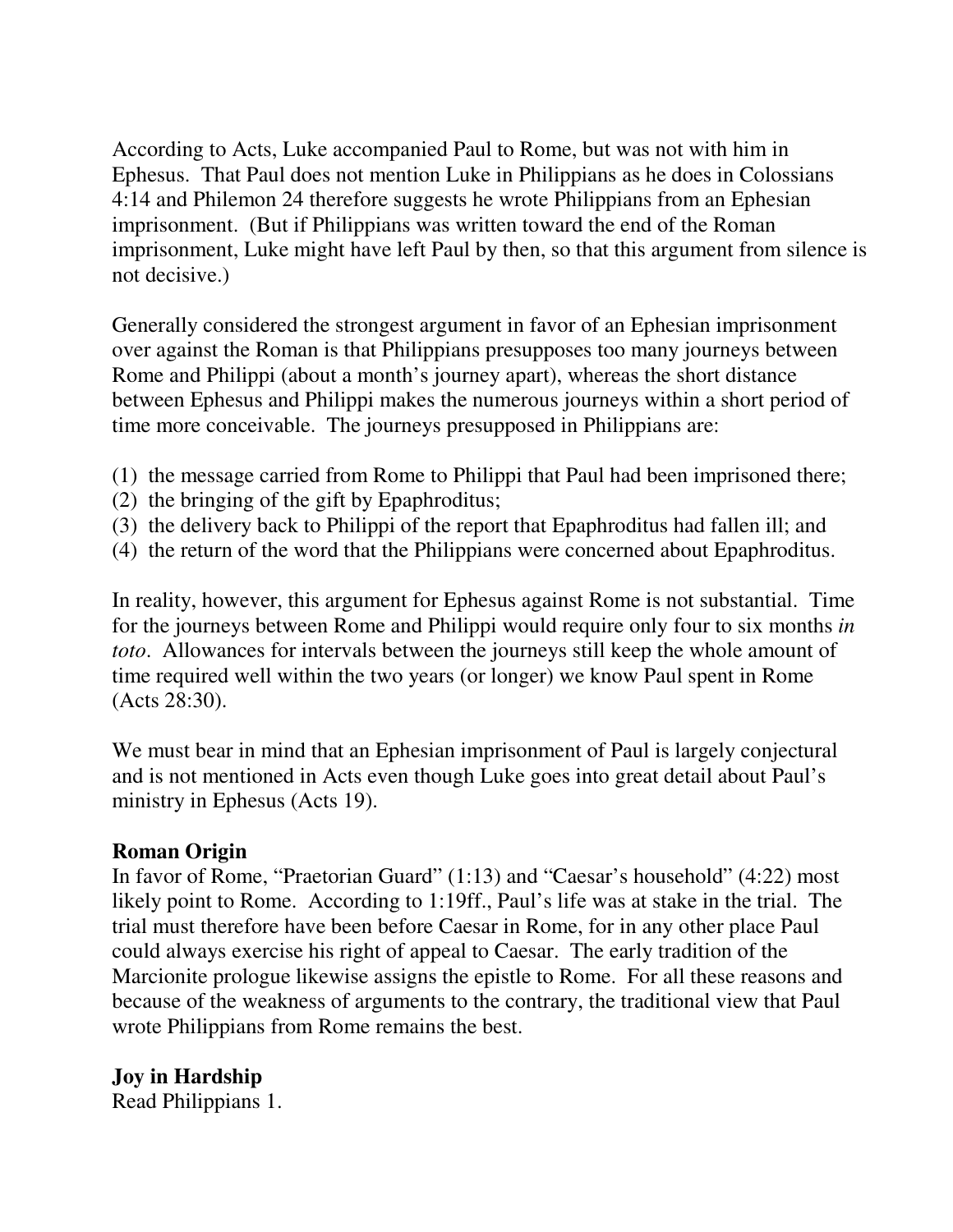The informality of this thank you note makes it difficult to outline. Throughout, the dominant emotional note is one of joy. In the first chapter – after the customary greeting, thanksgiving, and prayer – Paul describes the ministry he is carrying on in spite of his imprisonment, even because of it. The palace guard and roman officialdom on general are hearing the gospel. Moreover, the boldness of Paul's witness inspires other Christians, even those who do not like Paul. The latter are not false teachers, however, for Paul calls them "brethren" (1:14).

# **The Christ Hymn**

Read Philippians 2.

This chapter is famous for the passage on Jesus' self-emptying, or humiliation, and exaltation (2:6-11). Many scholars think Paul is quoting an early Christian hymn. The ancient world despised humility; Christian teaching made it a virtue.

## **Against Judaizers**

Read Philippians 3.

The "Finally, my brethren" in 3:1 sounds so much like the closing part of an epistle – yet two more chapters follow – and Paul changes tone so suddenly that some scholars posit a long interpolation, beginning in 3:2, from another epistle. But the theory lacks manuscript evidence. It is better to suppose a break in dictation, perhaps with fresh news from Philippi about a threat of false teachers there. Paul had intended to close, but then thought it necessary to prolong the epistle with warning against the Judaizers.

Chapter 3 contains another famous passage. It is Paul's autobiographical review of his Jewish background and the revolution in his scale of values when Christ became the goal of his life (3:3-14).

Paul's Jewish background had been impeccable: (1) circumcision on the eighth day exactly as prescribed by the Mosaic law (Leviticus 12:3); (2) Israelite ancestry; (3) tribal origin in Benjamin, from which came the first king of Israel, Saul (also a name of Paul); (4) Hebraistic rather than Hellenistic practice and heritage; (5) Phariseeism; (6) zealousness to the point of persecuting the church, (7) blamelessness in formal observance of the law.

Realizing his readers might misunderstand him to claim perfection, Paul disclaims it and expresses the ardor with which, forgetting the past, he is pursuing the heavenly goal (3:12-16). "Forgetting" does not mean banishing from memory (if that were possible), but disregarding as having any present potency.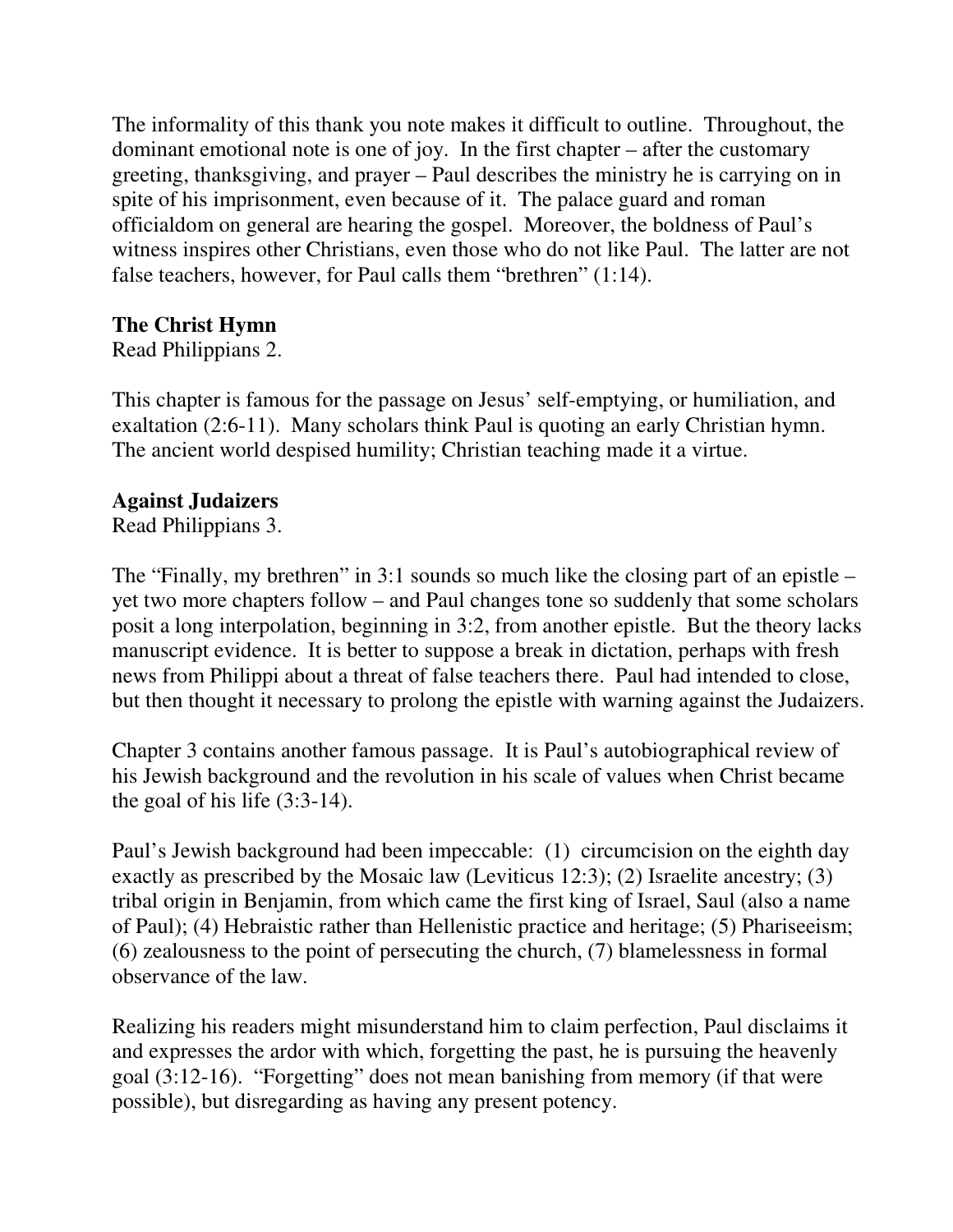The discussion again comes around to the Judaizers, who opposed the cross of Christ by requiring works of the law, who worshipped their belly by insisting on adherence to the dietary restrictions of the law, who gloried in their shame by exposing nakedness for the rite of circumcision, and who set their minds on earthly things by occupying themselves with forms and ceremonies (3:17-19)

## **Exhortations**

Read chapter 4.

The various exhortations in chapter 4 include a plea for unity between two women of the church, Euodia and Syntyche, former helpers of Paul. The man who is to aid their reconciliation is a "true yokefellow." Exhortations to joy, patience, trust, prayer, thanksgiving, and nobility of though follow – with promise of God's presence and peace and the return of Jesus.

Then Paul expresses thanks for the recent gift to him from the Philippian church, as well as for previous contributions. Throughout this section Paul maintains disinterest in money for its own sake or for his selfish benefit, but indicates a concern for and confidence in the reward of the Philippians for having given so generously. Finally, greetings and a benediction conclude the epistle.

# **A Summary Outline of Philippians**

Theme: thanks for financial assistance with personal news and exhortations.

Introduction: greeting (1:1,2)

- I. Personal Matters (1:3-26)
	- A. Paul's thanksgiving, prayer, and affection for the Christians in Philippi (1:3-11).
	- B. Paul's prison-preaching, prospect of release, and readiness to die (1:12-26).
- II. Exhortations (1:27-2:18)
	- A. Worthy conduct (1:27-30)
	- B. Unity by humility, with the example of Christ's self-emptying (2:1-18)
- III. The sending of Timothy and Epaphroditus to Philippi (2:19-30)
- IV. Warning Against the Judaizers, with a Famous Autobiographical Passage (3:1-21)